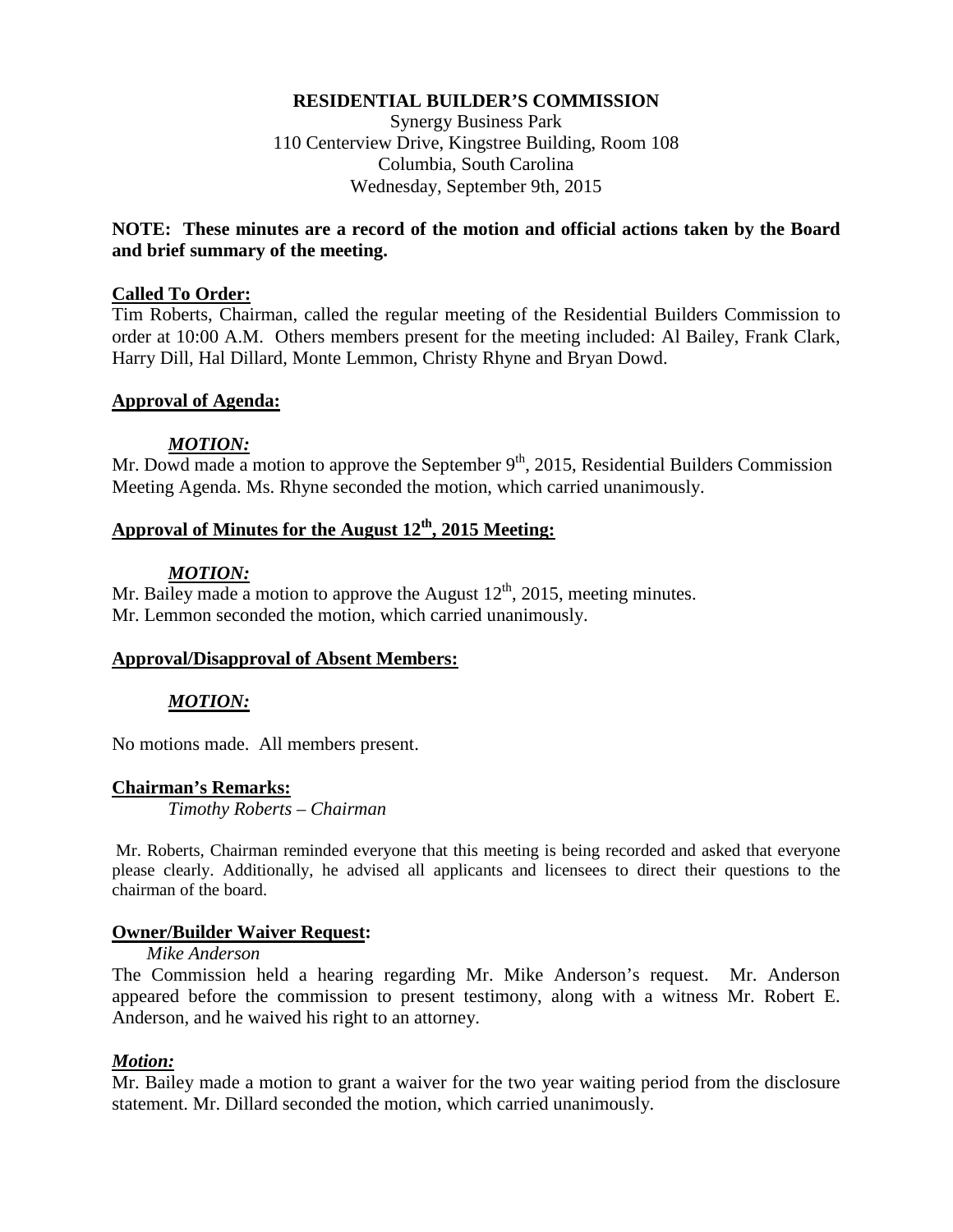# **Application Reviews:**

# **Initial**

# 1. Anthony Torre

The Commission held an Application Review Hearing regarding Mr. Anthony Torre. Mr. Torre appeared before the Commission to present testimony, along with a witness Ms. Michelle Torre and he waived his right to counsel.

# *Motion:*

Mr. Bailey made a motion to approve Mr. Torre's specialty registration. Mr. Dillard seconded the motion, which carried unanimously.

# William Brown

The Commission held an Application Review Hearing regarding Mr. Williams Brown. Mr. Brown appeared before the Commission to present testimony, and he waived his right to counsel.

# *Motion:*

Mr. Dillard made a motion to allow Mr. Brown sit for the HVAC exam. Ms. Rhyne seconded the motion, which carried unanimously.

### Donald Lovering

The Commission held an Application Review Hearing regarding Mr. Donald Lovering. Mr. Lovering appeared before the Commission to present testimony, and he waived his right to counsel.

### *Motion:*

Mr. Dill made a motion to allow the Residential Home Inspectors license for Mr. Lovering without exam. Mr. Dowd seconded the motion, which carried unanimously.

### Johnny Phillips

The Commission held an Application Review Hearing regarding Mr. Johnny Phillips. Mr. Phillips appeared before the Commission to present testimony, and he waived his right to counsel.

# *Motion:*

Mr. Bailey made a motion to allow Mr. Phillips to sit for the Plumbing exam. Mr. Lemmon seconded the motion, which carried unanimously.

### Leon Melvin

The Commission held an Application Review Hearing regarding Mr. Leon Melvin. Mr. Melvin appeared before the Commission to present testimony, and he waived his right to counsel.

# *Motion:*

Mr. Dowd made a motion to allow Mr. Melvin to sit for the Builders Exam. Mr. Dillard seconded the motion, which carried unanimously.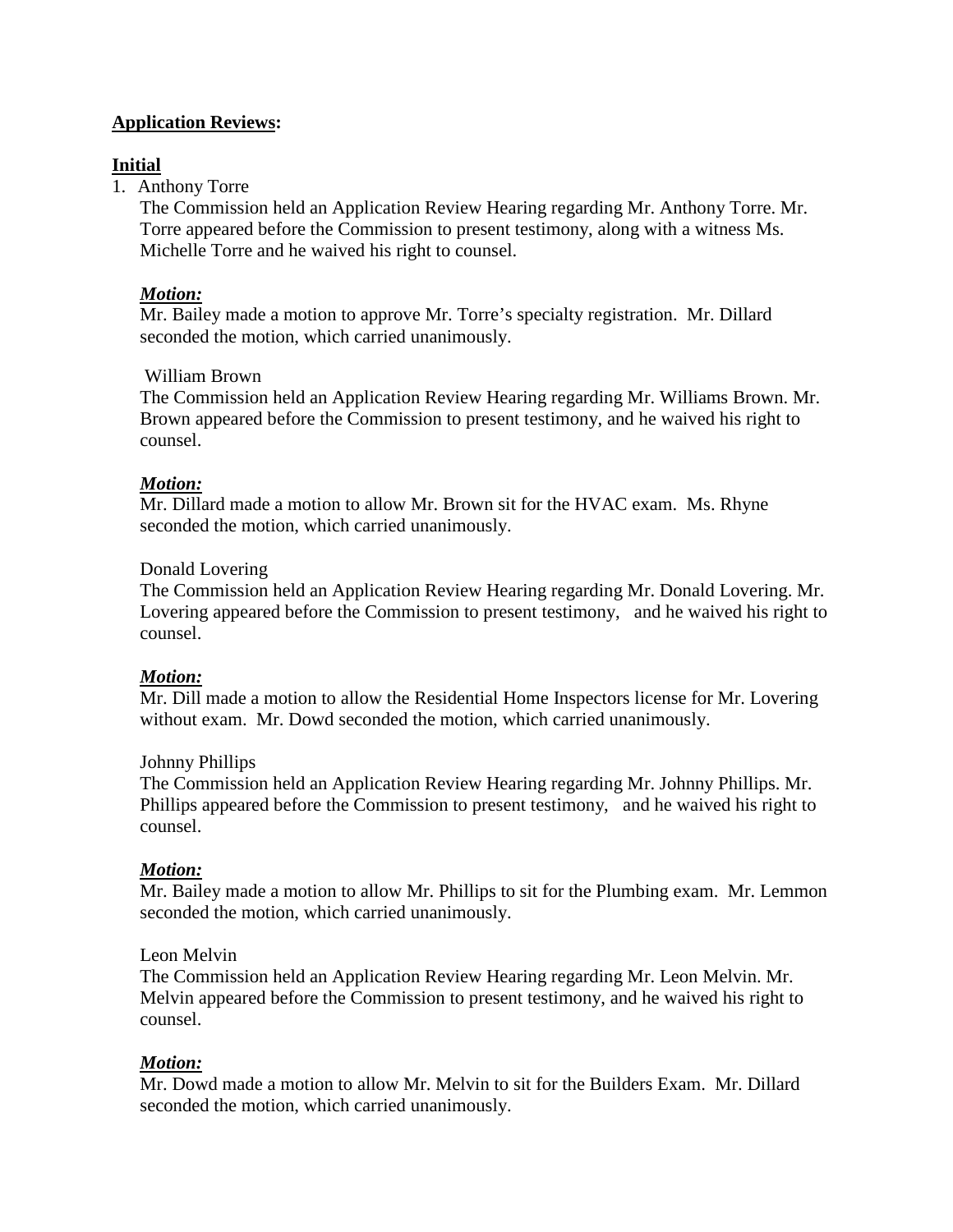### Ronald Washington

The Commission held an Application Review Hearing regarding Mr. Ronald Washington. Mr. Washington appeared before the Commission to present testimony, and he waived his right to counsel.

### *Motion:*

Mr. Bailey made a motion to allow Mr. Washington to sit for the plumbing exam and place him on a two year probation period and if any charges come up during the probation period Mr. Washington must reappear before the board and a new SLED report required at next renewal. Mr. Dillard seconded the motion, which carried unanimously.

### Sammuel Rainey

The Commission held an Application Review Hearing regarding Mr. Sammuel Rainey. Mr. Rainey appeared before the Commission to present testimony, and he waived his right to counsel.

### *Motion:*

Mr. Dillard made a motion to allow Mr. Rainey to sit for the Builders exam, should he pass he must provide written update of judgment resolution. Mr. Bailey seconded the motion, which carried unanimously.

### Colin Merrill

The Commission held an Application Review Hearing regarding Mr. Colin Merrill. Mr. Merrill appeared before the Commission to present testimony, and he waived his right to counsel.

### *Motion:*

Mr. Bailey made a motion to allow Mr. Merrill to sit for the Builders Exam. Mr. Lemmon seconded the motion, which carried unanimously.

### Derick Blackshear

The Commission held an Application Review Hearing regarding Mr. Derick Blackshear. Mr. Blackshear appeared before the Commission to present testimony, and he waived his right to counsel.

### *Motion:*

Mr. Dowd made a motion to approve Mr. Blackshear's specialty registration with the condition that he carries a five thousand dollar bond and a new SLED report at next renewal. Ms. Rhyne seconded the motion, which carried unanimously.

### Melvin Stoddard

The Commission held an Application Review Hearing regarding Mr. Melvin Stoddard. Mr. Stoddard appeared before the Commission to present testimony, and he waived his right to counsel.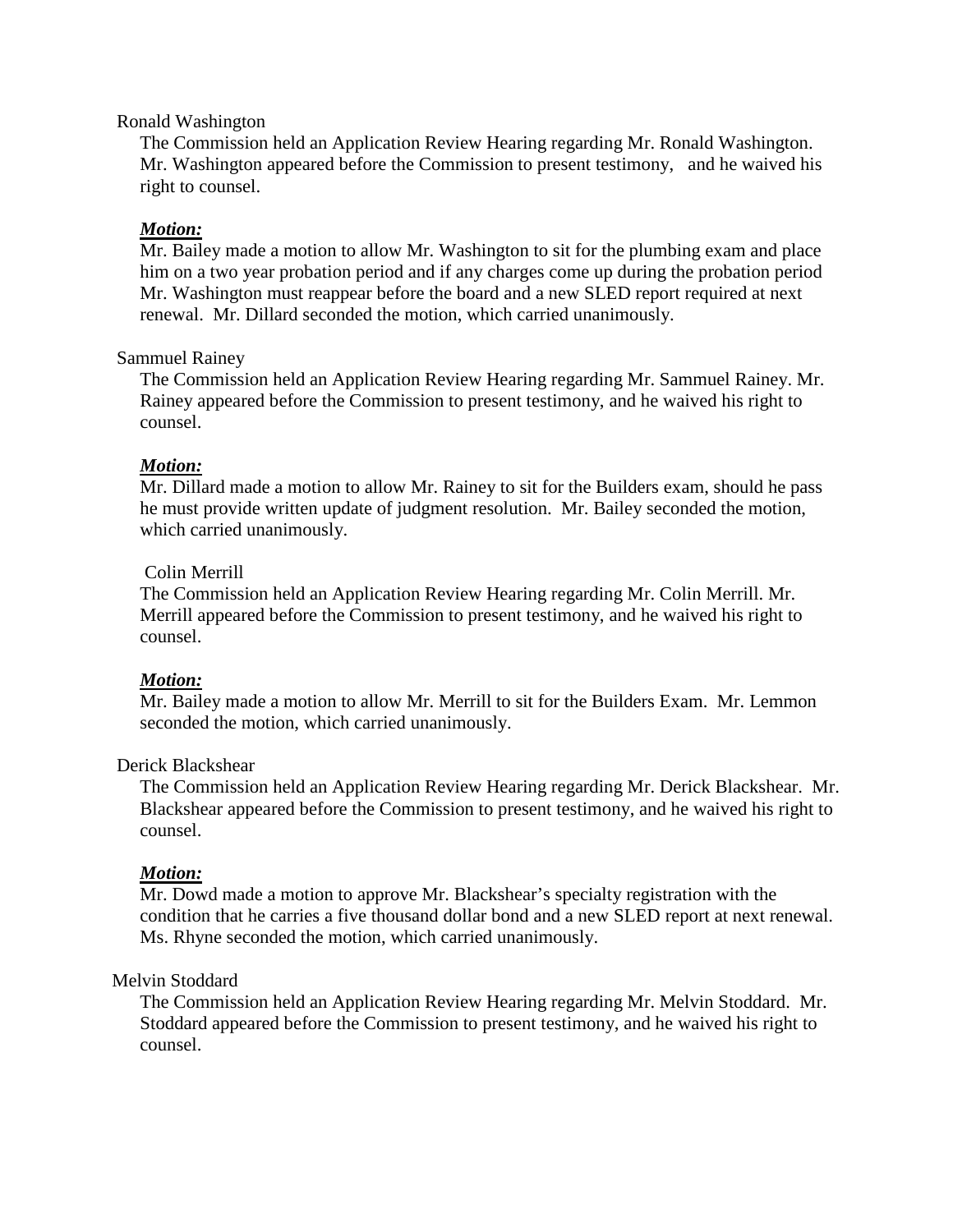### *Motion:*

Mr. Bailey made a motion to approve Mr. Stoddard's specialty registration with the condition that he is required to carry a 5 thousand dollar bond. Mr. Dowd seconded the motion, which carried unanimously.

### Nelson Moore

The Commission held an Application Review Hearing regarding Mr. Nelson Moore. Mr. Moore appeared before the Commission to present testimony, and he waived his right to counsel.

# *Motion:*

Mr. Lemmon made a motion to approve Mr. Moore's specialty registration. Mr. Bailey seconded the motion, which carried unanimously.

### Thomas Alston

The Commission held an Application Review Hearing regarding Mr. Thomas Alston. Mr. Alston did not appear.

# *Motion:*

No motions were made.

# **Renewal**

James Green

The Commission held an Application Review Hearing regarding Mr. James Green. Mr. Green appeared before the Commission to present testimony, along with a witness Ms. Renee Green and he waived his right to counsel.

# *Motion:*

Mr. Dowd made a motion to approve Mr. Green's Residential Electrical Renewal. Mr. Lemmon seconded the motion, which carried unanimously.

# **Reinstatement**

Matthew Smothers

The Commission held an Application Review Hearing regarding Mr. Matthew Smothers. Mr. Smothers appeared before the Commission to present testimony, and he waived his right to counsel.

# *Motion:*

Mr. Bailey made a motion to approve the reinstatement of Mr. Smother's Builders License with the condition that he provide a new SLED report at the next renewal and any convictions he must reappear before the commission. Mr. Dillard seconded the motion, which carried unanimously.

# **Final Order Hearings:**

*John Boone, Case# 2013-516*

The Board held a Final Order hearing regarding Mr. John Boone. Mr. Boone appeared and waived his right to counsel.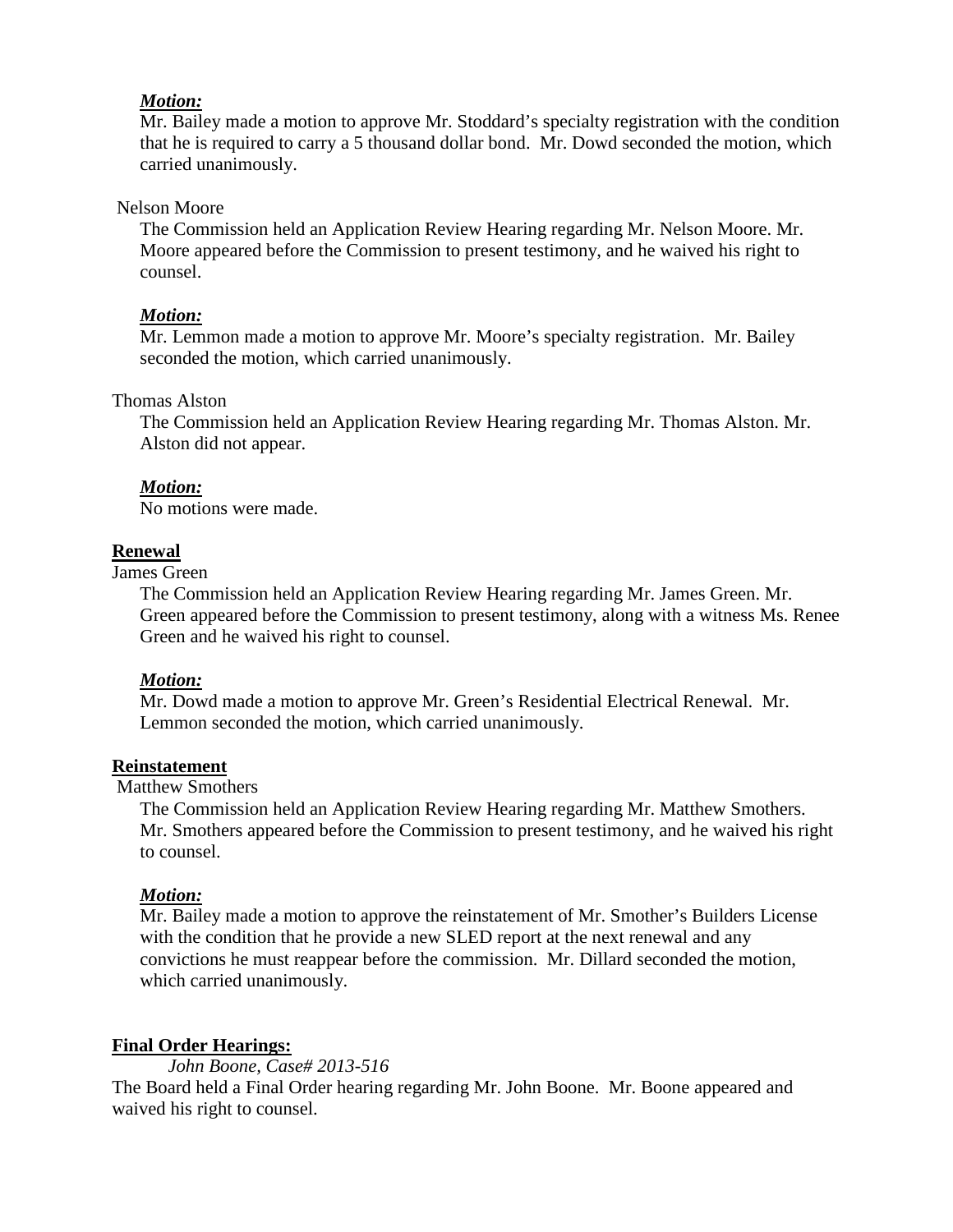# *MOTION:*

Mr. Bailey made a motion to uphold the Hearing Officer's Recommendation. Mr. Dillard seconded the motion, which carried unanimously.

### *Phillip Brown, Case# 2014-158*

The Board held a Final Order hearing regarding Mr. Phillip Brown.

### *MOTION:*

Mr. Dowd made a motion to uphold the Hearing Officer's Recommendation. Mr. Dill seconded the motion, which carried unanimously.

### *James Davis, Case# 2013-476*

The Board held a Final Order hearing regarding Mr. James Davis.

### *MOTION:*

Mr. Dill made a motion to uphold the Hearing Officer's Recommendation.

Ms. Rhyne seconded the motion, which carried unanimously.

### *Dexter Collins, Case# 2014-271*

The Board held a Final Order hearing regarding Mr. Dexter Collins. Mr. Dowd recused himself. *MOTION:*

Mr. Bailey made a motion to uphold the Hearing Officer's Recommendation.

Ms. Rhyne seconded the motion, which carried unanimously.

# *Stewart Sparks, Case # 2013-463*

The Board held a Final Order hearing regarding Mr. Stewart Sparks. Mr. Bailey recused himself due to his service as the Hearing Officer.

### *MOTION:*

Mr. Dillard made a motion to uphold the Hearing Officer's Recommendation. Mr. Dill seconded the motion, which carried unanimously.

### *Brad Henson, Case# 2012-318*

The Board held a Final Order hearing regarding Mr. Brad Henson. Mr. Roberts recused himself due to his service as the Hearing Officer.

#### *MOTION:*

Mr. Dowd made a motion to uphold the Hearing Officer's Recommendation. Ms. Rhyne seconded the motion, which carried unanimously.

### *Lyle Sauvola, Case# 2014-105*

The Board held a Final Order hearing regarding Mr. Lyle Sauvola. Mr. Roberts recused himself due to his service as the Hearing Officer.

#### *MOTION:*

Mr. Dill made a motion to uphold the Hearing Officer's Recommendation.

Mr. Lemmon seconded the motion, which carried unanimously.

#### **Vacate Final Order on Bond Claim and Remand for Bond Claim Hearing:**

*Jerry Cooper, Case# 2014-132*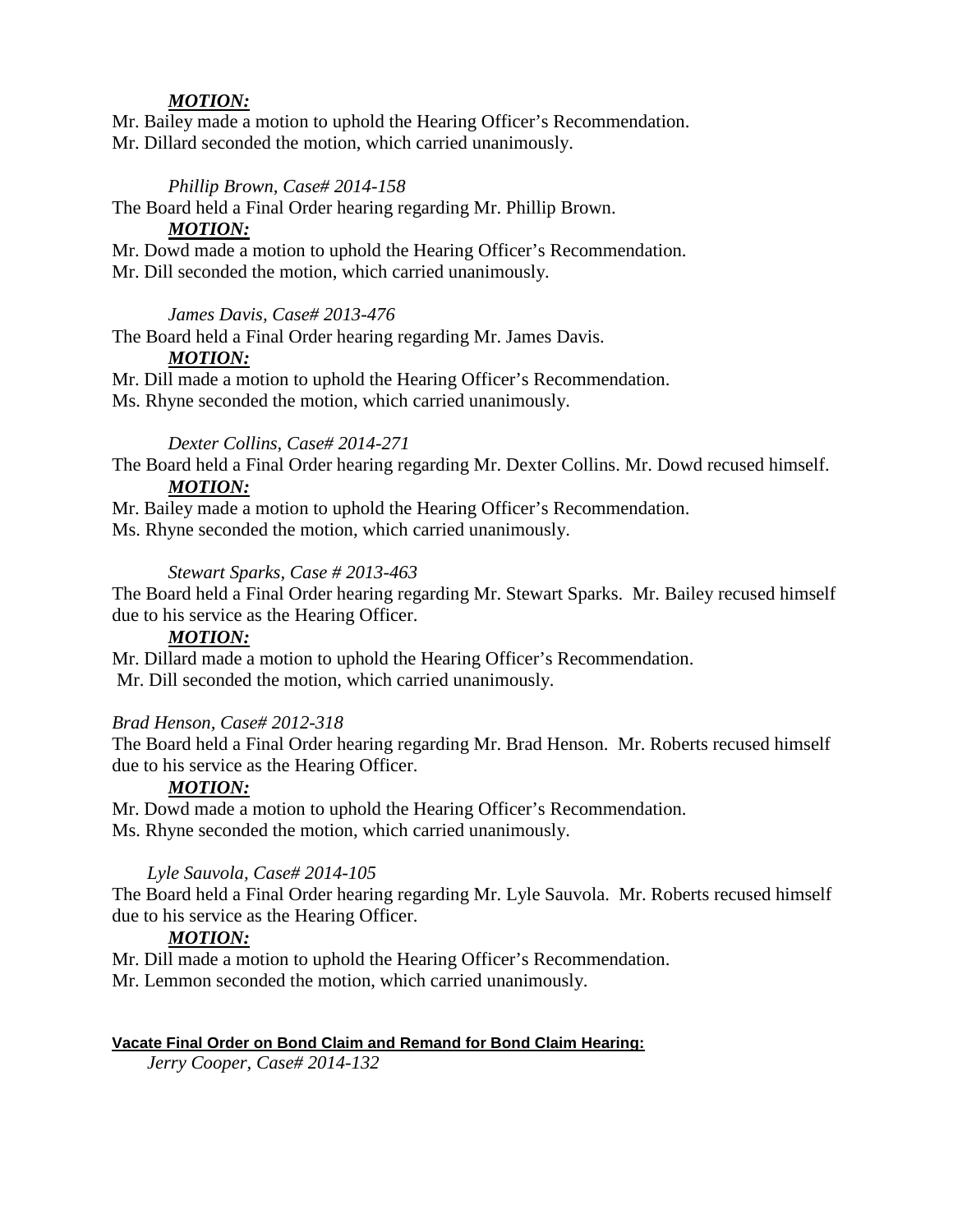The Board held a hearing to vacate the Final Order on bond claim and remand the case for bond claim hearing. Mr. Cooper did not appear. Zubin Billimoria, Attorney for the state made the request on behalf of the state and opposing counsel.

### *MOTION:*

Bailey made a motion to vacate the final order on Bond Claim and remand for a full Bond Claim hearing. Mr. Dill seconded the motion, which carried unanimously.

# **Memorandum of Agreement:**

*Van Conner, Case# 2014-216*

Mr. Van Conner did not appear. Mr. Conner was represented by Tawny Mack, Esq. John Carroll, Esq. represented the State. Ms. Mack answered question on behalf of Mr. Conner answered questions from the Board. Mr. Carroll requested that the Board accept the Memorandum of Agreement (MOA). Mr. Chisolm, Complaint was sworn in and testified.

# *MOTION:*

Mr. Dillard made a motion to accept the Memorandum of Agreement. Respondent is fined two thousand five hundred dollars (\$2,500.00) and a public reprimand. Mr. Lemmon seconded the motion, which did not carry unanimously, Mr. Dill opposed.

### **Reconsideration of General Contractors Exam Agreement:**

Allison Baker, Assistant to the Administrator of the Residential Builders Commission, and Roger Lowe, Administrator of the Contractors Board presented information regarding the difference between the General Contractor's license and the Residential Builders License Exams. Mr. Lowe presented information to the board that the General Contractor's exam did not contain the mechanical trades on the test, therefore the licensees who were given the Residential Builders license due to having a General Contractor's license, based on the "BD" classification have not been tested in the mechanical trades.

# *MOTION:*

Mr. Dowd made a motion to cease the agreement with Contractor Board. Should a General Contractor desire the Residential Builders license he would be required to sit for the Residential Builders Exam or the three mechanical trade exams. Mr. Dill seconded the motion, which carried unanimously.

### **Administrator's Remarks for Information:**

No remarks made.

### **OIE Report – Mr. Todd Bond**

*Todd Bond, Chief Investigator of OIE*

Mr. Todd Bond, Chief Investigator, appeared to present the information to the Commission regarding the OIE monthly report.

Complaints Received - 510 Active Investigations -88 **Closed Cases -606**

### **New Business:**

A. Recommendation of IRC *MOTION:*